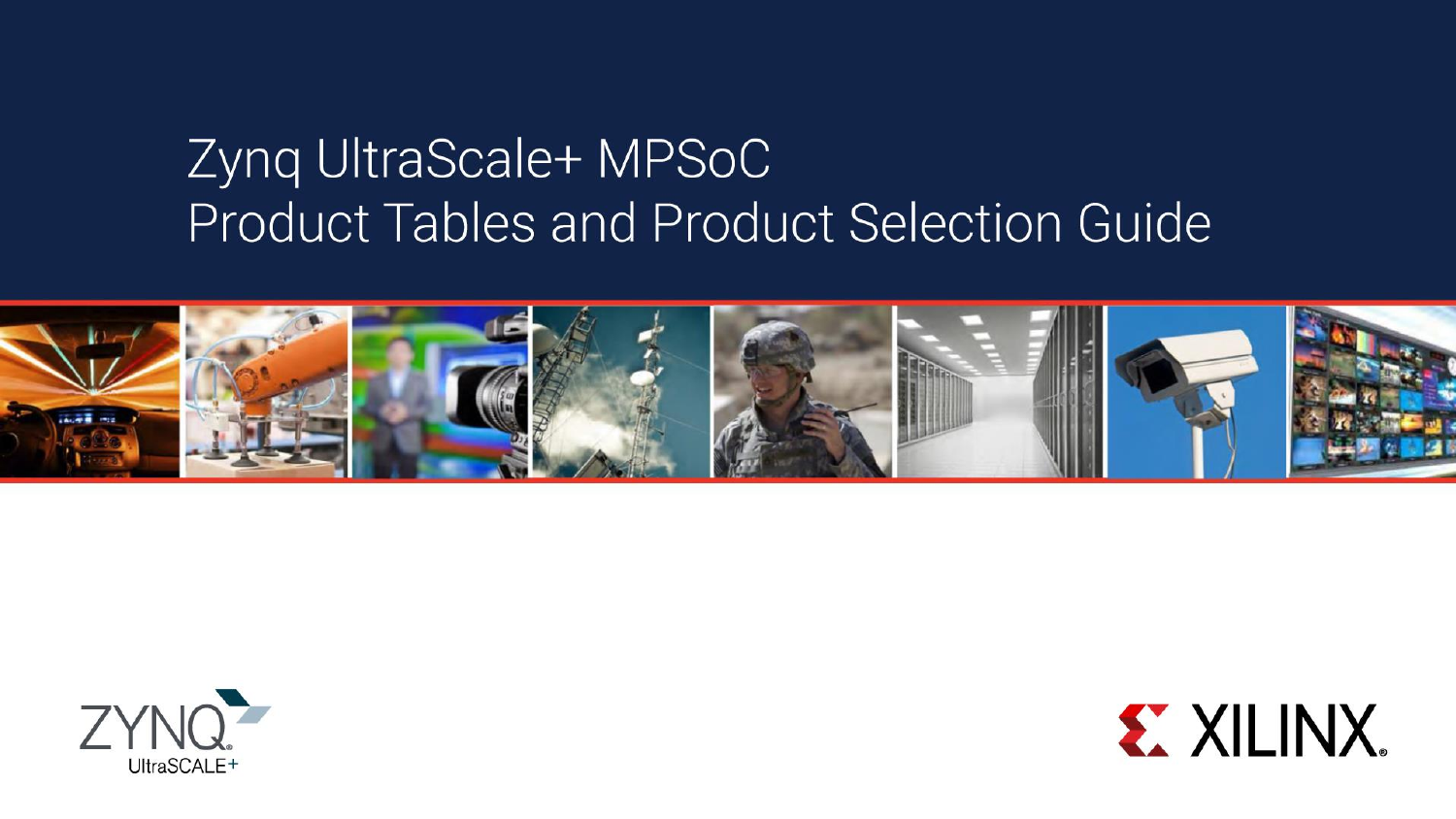## **Zynq® UltraScale+™ MPSoCs**

|                              | CG<br><b>Devices</b>                                                                              | EG<br><b>Devices</b>                                                                                                                                                                                    | EV<br><b>Devices</b>                                                                                                                                                                                                     |
|------------------------------|---------------------------------------------------------------------------------------------------|---------------------------------------------------------------------------------------------------------------------------------------------------------------------------------------------------------|--------------------------------------------------------------------------------------------------------------------------------------------------------------------------------------------------------------------------|
| <b>Application Processor</b> | Dual-core Arm® Cortex®-A53<br>MPCore <sup>™</sup> up to 1.3GHz                                    | Quad-core Arm Cortex-A53<br>MPCore up to 1.5GHz                                                                                                                                                         | Quad-core Arm Cortex-A53<br>MPCore up to 1.5GHz                                                                                                                                                                          |
| <b>Real-Time Processor</b>   | Dual-core Arm Cortex-R5F<br>MPCore up to 533MHz                                                   | Dual-core ARM Cortex-R5<br>MPCore up to 600MHz                                                                                                                                                          | Dual-core ARM Cortex-R5<br>MPCore up to 600MHz                                                                                                                                                                           |
| <b>Graphics Processor</b>    |                                                                                                   | Mali <sup>™</sup> -400 MP2                                                                                                                                                                              | Mali <sup>™</sup> -400 MP2                                                                                                                                                                                               |
| Video Codec                  |                                                                                                   |                                                                                                                                                                                                         | H.264 / H.265                                                                                                                                                                                                            |
| Programmable Logic           | 81K-600K System Logic Cells                                                                       | 81K-1143K System Logic Cells                                                                                                                                                                            | 192K-504K System Logic Cells                                                                                                                                                                                             |
| <b>Applications</b>          | • Sensor Processing & Fusion<br>• Motor Control<br>• Low-cost Ultrasound<br>• Traffic Engineering | • Flight Navigation<br>• Missile & Munitions<br>• Military Construction<br>• Secure Solutions<br>• Networking<br>• Cloud Computing Security<br>• Data Center<br>• Machine Vision<br>• Medical Endoscopy | • Situational Awareness<br>• Surveillance/Reconnaissance<br>• Smart Vision<br>• Image Manipulation<br>• Graphic Overlay<br>• Human Machine Interface<br>• Automotive ADAS<br>• Video Processing<br>• Interactive Display |

© Copyright 2016–2021 Xilinx **Page 2**

 $\sum_{\text{MPI04}}^{\text{XMP104}}$  (v2.5.1)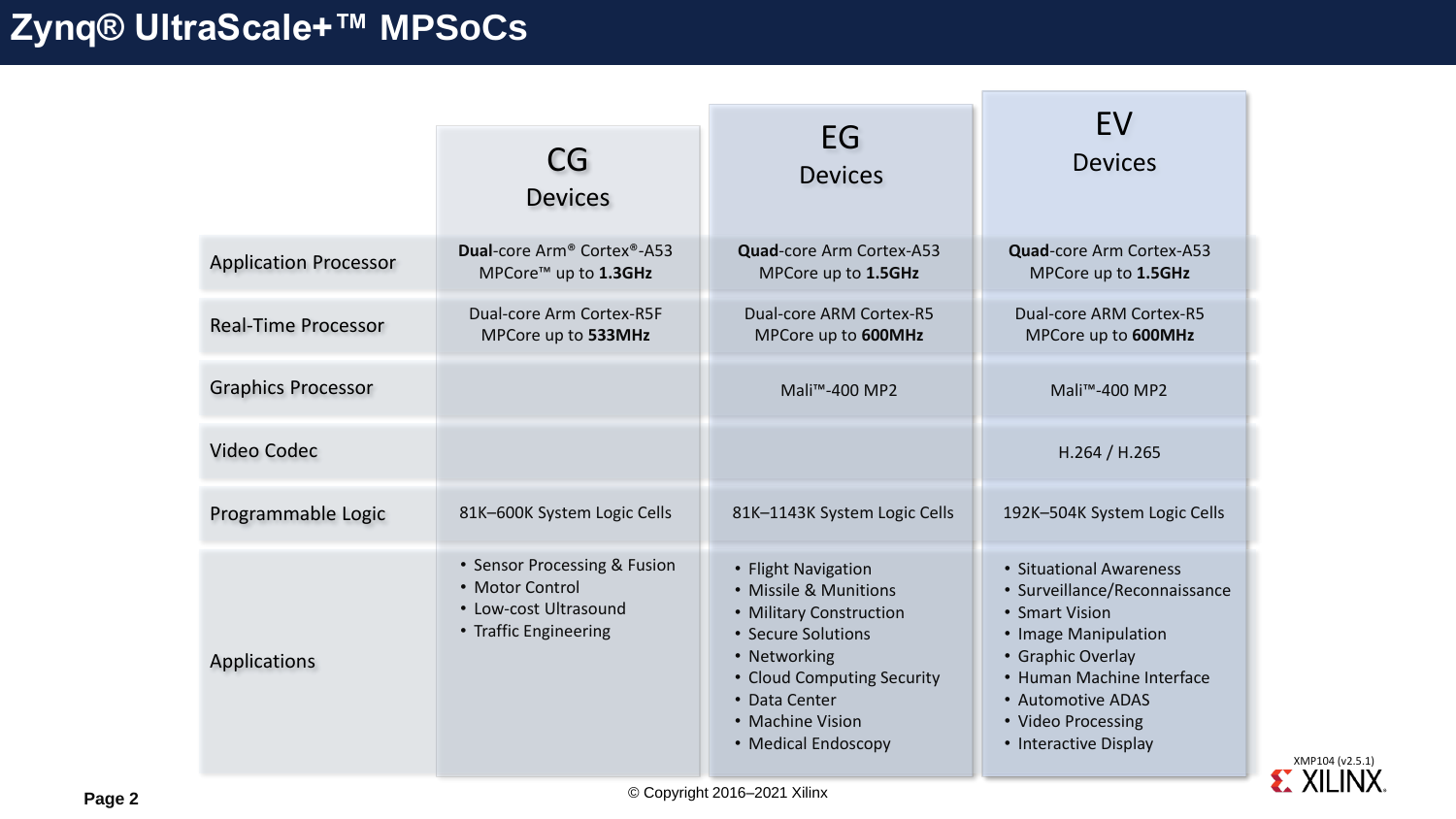#### **Zynq® UltraScale+™ MPSoCs: CG Devices**

|                                              | Device Name <sup>(1)</sup>                                         | ZU1CG                                                                         | ZU <sub>2</sub> CG       | ZU3CG                    | ZU4CG                    | ZU5CG                                                                    | ZU6CG                    | ZU7CG                    | ZU9CG                    |  |  |  |  |  |  |  |
|----------------------------------------------|--------------------------------------------------------------------|-------------------------------------------------------------------------------|--------------------------|--------------------------|--------------------------|--------------------------------------------------------------------------|--------------------------|--------------------------|--------------------------|--|--|--|--|--|--|--|
| Application                                  | <b>Processor Core</b>                                              |                                                                               |                          |                          |                          | Dual-core Arm® Cortex®-A53 MPCore™ up to 1.3GHz                          |                          |                          |                          |  |  |  |  |  |  |  |
| <b>Processor Unit</b>                        | Memory w/ECC                                                       |                                                                               |                          |                          |                          | L1 Cache 32KB I / D per core, L2 Cache 1MB, on-chip Memory 256KB         |                          |                          |                          |  |  |  |  |  |  |  |
| <b>Real-Time</b>                             | <b>Processor Core</b>                                              |                                                                               |                          |                          |                          | Dual-core Arm Cortex-R5F MPCore up to 533MHz                             |                          |                          |                          |  |  |  |  |  |  |  |
| <b>E</b> Processor Unit                      | Memory w/ECC                                                       |                                                                               |                          |                          |                          | L1 Cache 32KB I / D per core, Tightly Coupled Memory 128KB per core      |                          |                          |                          |  |  |  |  |  |  |  |
|                                              | <b>Dynamic Memory Interface</b>                                    |                                                                               |                          |                          |                          | x16: DDR4 w/o ECC; x32/x64: DDR4, LPDDR4, DDR3, DDR3L, LPDDR3 w/ ECC     |                          |                          |                          |  |  |  |  |  |  |  |
| <b>External Memory</b>                       | <b>Static Memory Interfaces</b>                                    | NAND, 2x Quad-SPI                                                             |                          |                          |                          |                                                                          |                          |                          |                          |  |  |  |  |  |  |  |
| <b>z</b> Connectivity                        | <b>High-Speed Connectivity</b>                                     | PCIe® Gen2 x4, 2x USB3.0, SATA 3.1, DisplayPort, 4x Tri-mode Gigabit Ethernet |                          |                          |                          |                                                                          |                          |                          |                          |  |  |  |  |  |  |  |
|                                              | <b>General Connectivity</b>                                        |                                                                               |                          |                          |                          | 2xUSB 2.0, 2x SD/SDIO, 2x UART, 2x CAN 2.0B, 2x I2C, 2x SPI, 4x 32b GPIO |                          |                          |                          |  |  |  |  |  |  |  |
| Integrated Block                             | <b>Power Management</b><br>Full / Low / PL / Battery Power Domains |                                                                               |                          |                          |                          |                                                                          |                          |                          |                          |  |  |  |  |  |  |  |
|                                              | RSA, AES, and SHA<br>Security                                      |                                                                               |                          |                          |                          |                                                                          |                          |                          |                          |  |  |  |  |  |  |  |
| Functionality                                | AMS - System Monitor                                               |                                                                               |                          |                          |                          | 10-bit, 1MSPS - Temperature and Voltage Monitor                          |                          |                          |                          |  |  |  |  |  |  |  |
| PS to PL Interface                           |                                                                    | 12 x 32/64/128b AXI Ports                                                     |                          |                          |                          |                                                                          |                          |                          |                          |  |  |  |  |  |  |  |
|                                              | System Logic Cells (K)                                             | 81                                                                            | 103                      | 154                      | 192                      | 256                                                                      | 469                      | 504                      | 600                      |  |  |  |  |  |  |  |
| Programmable<br>Functionality                | CLB Flip-Flops (K)                                                 | 74                                                                            | 94                       | 141                      | 176                      | 234                                                                      | 429                      | 461                      | 548                      |  |  |  |  |  |  |  |
|                                              | CLB LUTs (K)                                                       | 37                                                                            | 47                       | 71                       | 88                       | 117                                                                      | 215                      | 230                      | 274                      |  |  |  |  |  |  |  |
|                                              | Max. Distributed RAM (Mb)                                          | $1.0$                                                                         | 1.2                      | 1.8                      | 2.6                      | 3.5                                                                      | 6.9                      | 6.2                      | 8.8                      |  |  |  |  |  |  |  |
| Memory                                       | <b>Total Block RAM (Mb)</b>                                        | 3.8                                                                           | 5.3                      | 7.6                      | 4.5                      | 5.1                                                                      | 25.1                     | 11.0                     | 32.1                     |  |  |  |  |  |  |  |
|                                              | UltraRAM (Mb)                                                      | $\sim$                                                                        |                          |                          | 13.5                     | 18.0                                                                     |                          | 27.0                     |                          |  |  |  |  |  |  |  |
| Clocking                                     | <b>Clock Management Tiles (CMTs)</b>                               | $\overline{3}$                                                                | 3                        | $\overline{3}$           | $\overline{4}$           | $\overline{4}$                                                           | 4                        | 8                        | 4                        |  |  |  |  |  |  |  |
|                                              | <b>DSP Slices</b>                                                  | 216                                                                           | 240                      | 360                      | 728                      | 1,248                                                                    | 1,973                    | 1,728                    | 2,520                    |  |  |  |  |  |  |  |
|                                              | PCI Express® Gen 3x16                                              | $\sim$                                                                        | $\overline{\phantom{a}}$ |                          | 2                        | $\overline{2}$                                                           |                          | $\overline{2}$           |                          |  |  |  |  |  |  |  |
| ana<br>Entegrated IP<br>December<br>Property | 150G Interlaken                                                    | $\overline{\phantom{a}}$                                                      |                          |                          |                          |                                                                          |                          |                          |                          |  |  |  |  |  |  |  |
|                                              | 100G Ethernet MAC/PCS w/RS-FEC                                     | $\sim$                                                                        | $\overline{\phantom{a}}$ | $\overline{\phantom{a}}$ | $\overline{\phantom{a}}$ | $\overline{\phantom{a}}$                                                 | $\overline{\phantom{a}}$ | $\overline{\phantom{a}}$ | $\overline{\phantom{a}}$ |  |  |  |  |  |  |  |
|                                              | <b>AMS - System Monitor</b>                                        | $\mathbf{1}$                                                                  |                          |                          | $\mathbf{1}$             |                                                                          |                          |                          |                          |  |  |  |  |  |  |  |
|                                              | GTH 16.3Gb/s Transceivers                                          |                                                                               |                          |                          | 16                       | 16                                                                       | 24                       | 24                       | 24                       |  |  |  |  |  |  |  |
| Transceivers                                 | GTY 32.75Gb/s Transceivers                                         |                                                                               |                          |                          |                          |                                                                          |                          |                          |                          |  |  |  |  |  |  |  |
|                                              | Extended <sup>(2)</sup>                                            |                                                                               |                          |                          |                          | $-1 - 2 - 2L$                                                            |                          |                          |                          |  |  |  |  |  |  |  |
| <b>Speed Grades</b>                          | Industrial                                                         |                                                                               |                          |                          |                          | $-1 - 11 - 2$                                                            |                          |                          |                          |  |  |  |  |  |  |  |

Notes:

1. For full part number details, see the Ordering Information section in [DS891](http://www.xilinx.com/support/documentation/data_sheets/ds891-zynq-ultrascale-plus-overview.pdf), *Zynq UltraScale+ MPSoC Overview*.

2.-2LE (Tj = 0°C to 110°C). For more details, see the Ordering Information section in [DS891](http://www.xilinx.com/support/documentation/data_sheets/ds891-zynq-ultrascale-plus-overview.pdf), *Zynq UltraScale+ MPSoC Overview*.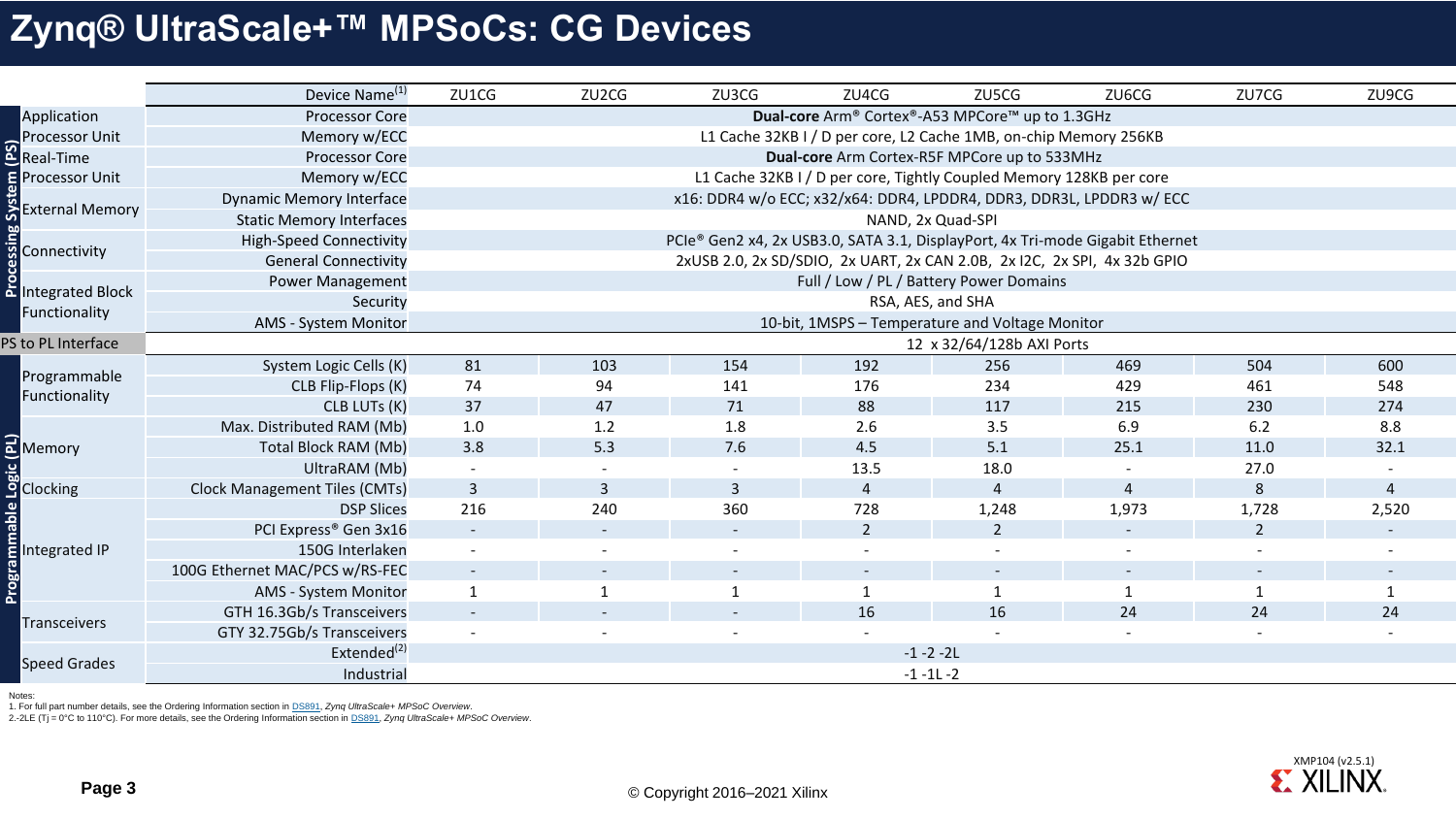### **Zynq® UltraScale+™ MPSoCs: EG Devices**

|                              | Device Name <sup>(1)</sup><br>ZU1EG<br>ZU2EG<br>ZU3EG<br>ZU4EG<br>ZU5EG<br>ZU7EG<br>ZU9EG<br>ZU11EG<br>ZU17EG<br>ZU19EG<br>ZU6EG<br>ZU15EG                                                  |                                                 |               |     |                |                   |                          |                                                                      |                          |                |                          |                |       |  |  |  |
|------------------------------|---------------------------------------------------------------------------------------------------------------------------------------------------------------------------------------------|-------------------------------------------------|---------------|-----|----------------|-------------------|--------------------------|----------------------------------------------------------------------|--------------------------|----------------|--------------------------|----------------|-------|--|--|--|
| <b>Application Processor</b> | <b>Processor Core</b>                                                                                                                                                                       |                                                 |               |     |                |                   |                          | Quad-core Arm® Cortex®-A53 MPCore™ up to 1.5GHz                      |                          |                |                          |                |       |  |  |  |
| Unit                         | Memory w/ECC                                                                                                                                                                                |                                                 |               |     |                |                   |                          | L1 Cache 32KB I / D per core, L2 Cache 1MB, on-chip Memory 256KB     |                          |                |                          |                |       |  |  |  |
| <b>Real-Time Processor</b>   | <b>Processor Core</b>                                                                                                                                                                       |                                                 |               |     |                |                   |                          | Dual-core Arm Cortex-R5F MPCore™ up to 600MHz                        |                          |                |                          |                |       |  |  |  |
| Unit                         | Memory w/ECC                                                                                                                                                                                |                                                 |               |     |                |                   |                          | L1 Cache 32KB I / D per core, Tightly Coupled Memory 128KB per core  |                          |                |                          |                |       |  |  |  |
| Graphic & Video              | <b>Graphics Processing Unit</b>                                                                                                                                                             |                                                 |               |     |                |                   |                          | Mali <sup>™</sup> -400 MP2 up to 667MHz                              |                          |                |                          |                |       |  |  |  |
| System (PS)<br>Acceleration  | Memory                                                                                                                                                                                      |                                                 |               |     |                |                   |                          | L2 Cache 64KB                                                        |                          |                |                          |                |       |  |  |  |
| <b>External Memory</b>       | <b>Dynamic Memory Interface</b>                                                                                                                                                             |                                                 |               |     |                |                   |                          | x16: DDR4 w/o ECC; x32/x64: DDR4, LPDDR4, DDR3, DDR3L, LPDDR3 w/ ECC |                          |                |                          |                |       |  |  |  |
|                              | <b>Static Memory Interfaces</b>                                                                                                                                                             |                                                 |               |     |                |                   |                          | NAND, 2x Quad-SPI                                                    |                          |                |                          |                |       |  |  |  |
| Processing<br>Connectivity   | PCIe® Gen2 x4, 2x USB3.0, SATA 3.1, DisplayPort, 4x Tri-mode Gigabit Ethernet<br><b>High-Speed Connectivity</b><br>2xUSB 2.0, 2x SD/SDIO, 2x UART, 2x CAN 2.0B, 2x I2C, 2x SPI, 4x 32b GPIO |                                                 |               |     |                |                   |                          |                                                                      |                          |                |                          |                |       |  |  |  |
|                              | <b>General Connectivity</b>                                                                                                                                                                 |                                                 |               |     |                |                   |                          |                                                                      |                          |                |                          |                |       |  |  |  |
| <b>Integrated Block</b>      | <b>Power Management</b><br>Full / Low / PL / Battery Power Domains                                                                                                                          |                                                 |               |     |                |                   |                          |                                                                      |                          |                |                          |                |       |  |  |  |
| Functionality                | RSA, AES, and SHA<br>Security                                                                                                                                                               |                                                 |               |     |                |                   |                          |                                                                      |                          |                |                          |                |       |  |  |  |
|                              | AMS - System Monitor                                                                                                                                                                        | 10-bit, 1MSPS - Temperature and Voltage Monitor |               |     |                |                   |                          |                                                                      |                          |                |                          |                |       |  |  |  |
| PS to PL Interface           | 12 x 32/64/128b AXI Ports                                                                                                                                                                   |                                                 |               |     |                |                   |                          |                                                                      |                          |                |                          |                |       |  |  |  |
| Programmable                 | System Logic Cells (K)                                                                                                                                                                      | 81                                              | 103           | 154 | 192            | 256               | 469                      | 504                                                                  | 600                      | 653            | 747                      | 926            | 1,143 |  |  |  |
| Functionality                | CLB Flip-Flops (K)                                                                                                                                                                          | 74                                              | 94            | 141 | 176            | 234               | 429                      | 461                                                                  | 548                      | 597            | 682                      | 847            | 1,045 |  |  |  |
|                              | CLB LUTs (K)                                                                                                                                                                                | 37                                              | 47            | 71  | 88             | 117               | 215                      | 230                                                                  | 274                      | 299            | 341                      | 423            | 523   |  |  |  |
|                              | Max. Distributed RAM (Mb)                                                                                                                                                                   | 1.0                                             | 1.2           | 1.8 | 2.6            | 3.5               | 6.9                      | 6.2                                                                  | 8.8                      | 9.1            | 11.3                     | 8.0            | 9.8   |  |  |  |
| Memory                       | Total Block RAM (Mb)                                                                                                                                                                        | 3.8                                             | 5.3           | 7.6 | 4.5            | 5.1               | 25.1                     | 11.0                                                                 | 32.1                     | 21.1           | 26.2                     | 28.0           | 34.6  |  |  |  |
|                              | UltraRAM (Mb)                                                                                                                                                                               | $\overline{\phantom{a}}$                        |               |     | 13.5           | 18.0              |                          | 27.0                                                                 | $\overline{\phantom{a}}$ | 22.5           | 31.5                     | 28.7           | 36.0  |  |  |  |
| Clocking                     | <b>Clock Management Tiles (CMTs)</b>                                                                                                                                                        | $\overline{3}$                                  | 3             | 3   | $\overline{4}$ | $\overline{4}$    | $\overline{4}$           | 8                                                                    | 4                        | 8              | $\overline{4}$           | 11             | 11    |  |  |  |
| Programmable Logic (PL)      | <b>DSP Slices</b>                                                                                                                                                                           | 216                                             | 240           | 360 | 728            | 1,248             | 1,973                    | 1,728                                                                | 2,520                    | 2,928          | 3,528                    | 1,590          | 1,968 |  |  |  |
|                              | PCI Express® Gen 3x16                                                                                                                                                                       |                                                 |               |     | $\overline{2}$ | $\overline{2}$    | $\overline{\phantom{a}}$ | $2^{\circ}$                                                          | $\overline{\phantom{a}}$ | $\overline{4}$ | $\sim$                   | $\overline{4}$ | 5     |  |  |  |
| Integrated IP                | 150G Interlaken                                                                                                                                                                             |                                                 |               |     |                |                   |                          |                                                                      |                          | $\mathbf{1}$   | $\blacksquare$           | $\overline{2}$ | 4     |  |  |  |
|                              | 100G Ethernet MAC/PCS w/RS-FEC                                                                                                                                                              |                                                 |               |     |                |                   |                          |                                                                      |                          | $\overline{2}$ | $\overline{\phantom{a}}$ | $\overline{2}$ | 4     |  |  |  |
|                              | AMS - System Monitor                                                                                                                                                                        | $\mathbf{1}$                                    |               |     | $\mathbf{1}$   | $\mathbf{1}$      | $\mathbf{1}$             | 1                                                                    | $\mathbf{1}$             | $\mathbf{1}$   | $\mathbf{1}$             | $\mathbf{1}$   | 1     |  |  |  |
| <b>Transceivers</b>          | GTH 16.3Gb/s Transceivers                                                                                                                                                                   |                                                 |               |     | 16             | 16                | 24                       | 24                                                                   | 24                       | 32             | 24                       | 44             | 44    |  |  |  |
|                              | GTY 32.75Gb/s Transceivers                                                                                                                                                                  |                                                 |               |     |                |                   |                          |                                                                      |                          | 16             |                          | 28             | 28    |  |  |  |
| <b>Speed Grades</b>          | Extended <sup>(2)</sup>                                                                                                                                                                     |                                                 | $-1 - 2 - 2L$ |     |                | $-1 - 2 - 2L - 3$ |                          |                                                                      |                          |                | $-1 -2 -2L -3$           |                |       |  |  |  |
|                              | Industrial                                                                                                                                                                                  |                                                 |               |     |                |                   |                          | $-1 - 11 - 2$                                                        |                          |                |                          |                |       |  |  |  |

Notes:

1. For full part number details, see the Ordering Information section in <u>DS891</u>, *Zynq UltraScale*∔ *MPSoC Overview.*<br>2.-2LE (Tj = 0°C to 110°C). For more details, see the Ordering Information section in <u>DS891,</u> Z*ynq U* 

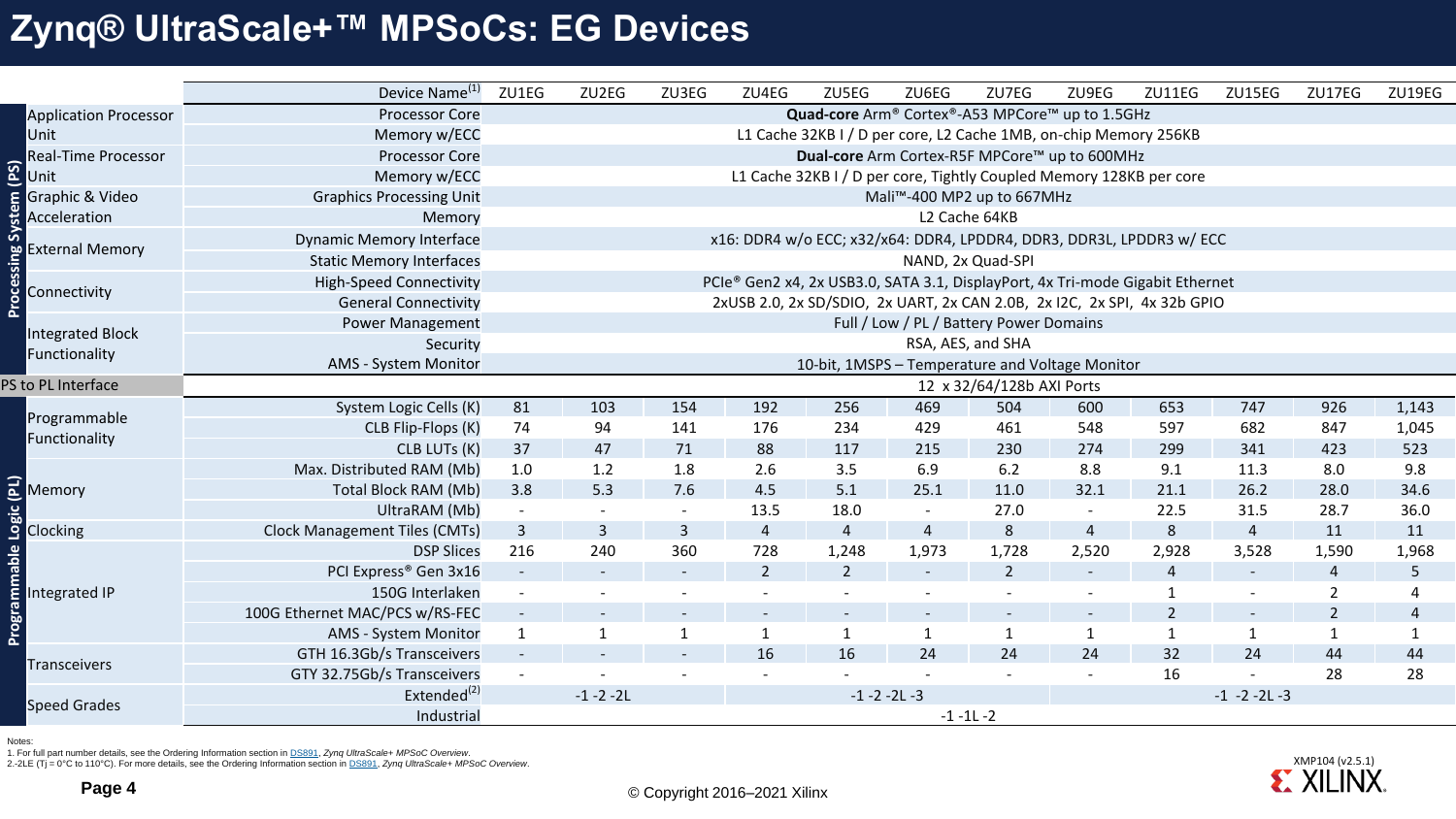### **Zynq® UltraScale+™ MPSoCs: EV Devices**

|                                   | Device Name <sup>(1)</sup>                                                                                                                                                                                                                      | ZU4EV                                                                         | ZU5EV                                                            | ZU7EV           |  |  |  |  |  |  |  |  |  |
|-----------------------------------|-------------------------------------------------------------------------------------------------------------------------------------------------------------------------------------------------------------------------------------------------|-------------------------------------------------------------------------------|------------------------------------------------------------------|-----------------|--|--|--|--|--|--|--|--|--|
|                                   | <b>Processor Core</b>                                                                                                                                                                                                                           |                                                                               | Quad-core Arm® Cortex®-A53 MPCore™ up to 1.5GHz                  |                 |  |  |  |  |  |  |  |  |  |
| <b>Application Processor Unit</b> | Memory w/ECC                                                                                                                                                                                                                                    |                                                                               | L1 Cache 32KB I / D per core, L2 Cache 1MB, on-chip Memory 256KB |                 |  |  |  |  |  |  |  |  |  |
| <b>Real-Time Processor Unit</b>   | <b>Processor Core</b>                                                                                                                                                                                                                           | Dual-core Arm Cortex-R5F MPCore™ up to 600MHz                                 |                                                                  |                 |  |  |  |  |  |  |  |  |  |
| (PS)                              | Memory w/ECC                                                                                                                                                                                                                                    | L1 Cache 32KB I / D per core, Tightly Coupled Memory 128KB per core           |                                                                  |                 |  |  |  |  |  |  |  |  |  |
| stem<br>Graphic & Video           | <b>Graphics Processing Unit</b><br>Mali <sup>™</sup> -400 MP2 up to 667MHz                                                                                                                                                                      |                                                                               |                                                                  |                 |  |  |  |  |  |  |  |  |  |
| Acceleration                      | Memory                                                                                                                                                                                                                                          |                                                                               |                                                                  |                 |  |  |  |  |  |  |  |  |  |
| $\mathfrak{F}$                    | <b>Dynamic Memory Interface</b>                                                                                                                                                                                                                 | x16: DDR4 w/o ECC; x32/x64: DDR4, LPDDR4, DDR3, DDR3L, LPDDR3 w/ ECC          |                                                                  |                 |  |  |  |  |  |  |  |  |  |
| ლი<br>ლ<br><b>External Memory</b> | <b>Static Memory Interfaces</b>                                                                                                                                                                                                                 |                                                                               |                                                                  |                 |  |  |  |  |  |  |  |  |  |
|                                   | <b>High-Speed Connectivity</b>                                                                                                                                                                                                                  | PCIe® Gen2 x4, 2x USB3.0, SATA 3.1, DisplayPort, 4x Tri-mode Gigabit Ethernet |                                                                  |                 |  |  |  |  |  |  |  |  |  |
| Connectivity                      | <b>General Connectivity</b>                                                                                                                                                                                                                     | 2xUSB 2.0, 2x SD/SDIO, 2x UART, 2x CAN 2.0B, 2x I2C, 2x SPI, 4x 32b GPIO      |                                                                  |                 |  |  |  |  |  |  |  |  |  |
|                                   | <b>Power Management</b>                                                                                                                                                                                                                         |                                                                               |                                                                  |                 |  |  |  |  |  |  |  |  |  |
| <b>Integrated Block</b>           | Security                                                                                                                                                                                                                                        |                                                                               |                                                                  |                 |  |  |  |  |  |  |  |  |  |
| Functionality                     | AMS - System Monitor                                                                                                                                                                                                                            | RSA, AES, and SHA<br>10-bit, 1MSPS - Temperature and Voltage Monitor          |                                                                  |                 |  |  |  |  |  |  |  |  |  |
| PS to PL Interface                |                                                                                                                                                                                                                                                 | 12 x 32/64/128b AXI Ports                                                     |                                                                  |                 |  |  |  |  |  |  |  |  |  |
|                                   | System Logic Cells (K)                                                                                                                                                                                                                          | 192                                                                           | 256                                                              | 504             |  |  |  |  |  |  |  |  |  |
| Programmable<br>Functionality     | CLB Flip-Flops (K)                                                                                                                                                                                                                              | 176                                                                           | 234                                                              | 461             |  |  |  |  |  |  |  |  |  |
|                                   | CLB LUTs (K)                                                                                                                                                                                                                                    | 88                                                                            | 117                                                              | 230             |  |  |  |  |  |  |  |  |  |
|                                   | Max. Distributed RAM (Mb)                                                                                                                                                                                                                       | 2.6                                                                           | 3.5                                                              | 6.2             |  |  |  |  |  |  |  |  |  |
| Memory                            | Total Block RAM (Mb)                                                                                                                                                                                                                            | 4.5                                                                           | 5.1                                                              | 11.0            |  |  |  |  |  |  |  |  |  |
|                                   | UltraRAM (Mb)                                                                                                                                                                                                                                   | 13.5                                                                          | 18.0                                                             | 27.0            |  |  |  |  |  |  |  |  |  |
| Clocking                          | <b>Clock Management Tiles (CMTs)</b>                                                                                                                                                                                                            | $\overline{4}$                                                                | 4                                                                | 8               |  |  |  |  |  |  |  |  |  |
|                                   | <b>DSP Slices</b>                                                                                                                                                                                                                               | 728                                                                           | 1,248                                                            | 1,728           |  |  |  |  |  |  |  |  |  |
|                                   | Video Codec Unit (VCU)                                                                                                                                                                                                                          | $\mathbf{1}$                                                                  | $\mathbf{1}$                                                     | $\mathbf{1}$    |  |  |  |  |  |  |  |  |  |
| Integrated IP                     | PCI Express® Gen 3x16                                                                                                                                                                                                                           | $\overline{2}$                                                                | 2                                                                | $\overline{2}$  |  |  |  |  |  |  |  |  |  |
| grammable Logic (PL)              | 150G Interlaken                                                                                                                                                                                                                                 |                                                                               |                                                                  |                 |  |  |  |  |  |  |  |  |  |
|                                   | 100G Ethernet MAC/PCS w/RS-FEC                                                                                                                                                                                                                  |                                                                               |                                                                  |                 |  |  |  |  |  |  |  |  |  |
| ՟                                 | AMS - System Monitor                                                                                                                                                                                                                            | $\mathbf{1}$                                                                  | $\mathbf{1}$                                                     | $\mathbf{1}$    |  |  |  |  |  |  |  |  |  |
| Transceivers                      | GTH 16.3Gb/s Transceivers                                                                                                                                                                                                                       | 16                                                                            | 16                                                               | 24              |  |  |  |  |  |  |  |  |  |
|                                   | GTY 32.75Gb/s Transceivers                                                                                                                                                                                                                      | $\sim$                                                                        | $-1 - 2 - 2L - 3$                                                |                 |  |  |  |  |  |  |  |  |  |
| <b>Speed Grades</b>               | Extended <sup>(2)</sup>                                                                                                                                                                                                                         |                                                                               |                                                                  |                 |  |  |  |  |  |  |  |  |  |
|                                   | Industrial                                                                                                                                                                                                                                      |                                                                               | $-1 - 11 - 2$                                                    |                 |  |  |  |  |  |  |  |  |  |
| Page 5                            | 1. For full part number details, see the Ordering Information section in DS891, Zynq UltraScale+ MPSoC Overview<br>2.-2LE (Tj = 0°C to 110°C). For more details, see the Ordering Information section in DS891, Zynq UltraScale+ MPSoC Overview | @ Convright 2016 2021 Yiliny                                                  |                                                                  | XMP104 (v2.5.1) |  |  |  |  |  |  |  |  |  |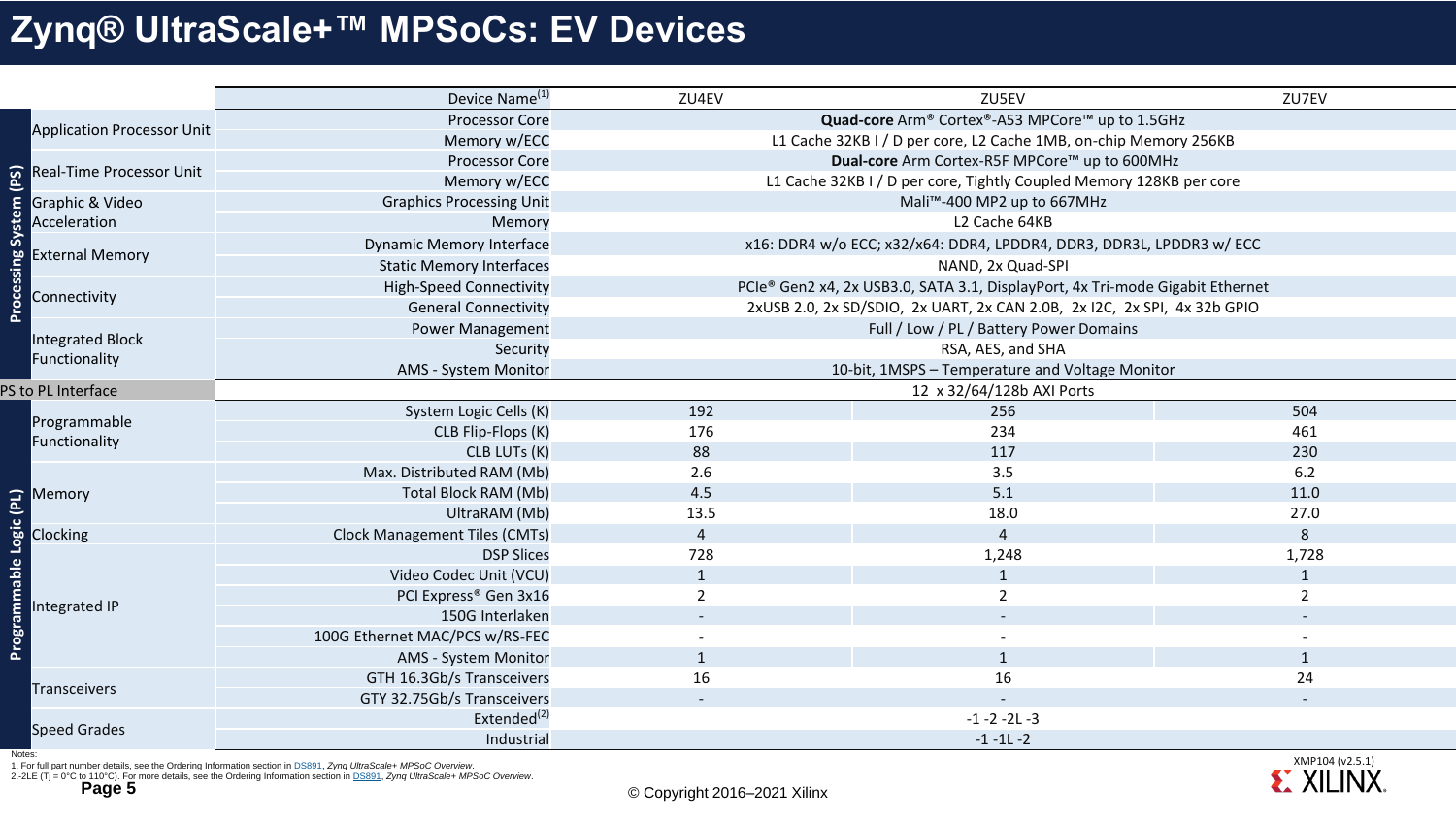# **Zynq® UltraScale+™ MPSoCs**

### PS I/Os<sup>(1)</sup>, 3.3V High-Density (HD) I/O, 1.8V High-Performance (HP) I/Os PS-GTR 6Gb/s, GTH 16.3Gb/s, GTY 32.75Gb/s

| Pkg<br>Footprint $(2,3)$ | Dimensions<br>(mm) | <b>Ball Pitch</b><br>(mm) | ZU1                      | ZU <sub>2</sub>         | ZU3                     | ZU4                      | ZU <sub>5</sub>          | ZU <sub>6</sub>           | ZU7                      | ZU9                       | ZU11                      | ZU15                      | ZU17                      | ZU19                      |                                                                                                                         |
|--------------------------|--------------------|---------------------------|--------------------------|-------------------------|-------------------------|--------------------------|--------------------------|---------------------------|--------------------------|---------------------------|---------------------------|---------------------------|---------------------------|---------------------------|-------------------------------------------------------------------------------------------------------------------------|
| A484 <sup>(4)</sup>      | 19x19              | 0.8                       | 170, 24, 58<br>4, 0, 0   | 170, 24, 58<br>4, 0, 0  | 170, 24, 58<br>4, 0, 0  |                          |                          |                           |                          |                           |                           |                           |                           |                           |                                                                                                                         |
| A494                     | 9.5x15             | 0.5                       | 170, 24, 58<br>4, 0, 0   |                         |                         |                          |                          |                           |                          |                           |                           |                           |                           |                           |                                                                                                                         |
| A530                     | 9.5x16             | 0.5                       |                          | 170, 24, 58<br>4, 0, 0  | 170, 24, 58<br>4, 0, 0  |                          |                          |                           |                          |                           |                           |                           |                           |                           |                                                                                                                         |
| A625 <sup>(4)</sup>      | 21x21              | 0.8                       | 170, 24, 156<br>4, 0, 0  | 170, 24, 156<br>4, 0, 0 | 170, 24, 156<br>4, 0, 0 |                          |                          |                           |                          |                           |                           |                           |                           |                           |                                                                                                                         |
| $C784^{(4,5)}$           | 23x23              | 0.8                       | 214, 24, 156,<br>4, 0, 0 | 214, 96, 156<br>4, 0, 0 | 214, 96, 156<br>4, 0, 0 | 214, 96, 156<br>4, 4, 0  | 214, 96, 156<br>4, 4, 0  |                           |                          |                           |                           |                           |                           |                           |                                                                                                                         |
| <b>B900</b>              | 31x31              | 1.0                       |                          |                         |                         | 214, 48, 156<br>4, 16, 0 | 214, 48, 156<br>4, 16, 0 |                           | 214, 48, 156<br>4, 16, 0 |                           |                           |                           |                           |                           |                                                                                                                         |
| C900                     | 31x31              | 1.0                       |                          |                         |                         |                          |                          | 214, 48, 156<br>4, 16, 0  |                          | 214, 48, 156<br>4, 16, 0  |                           | 214, 48, 156<br>4, 16, 0  |                           |                           |                                                                                                                         |
| <b>B1156</b>             | 35x35              | 1.0                       |                          |                         |                         |                          |                          | 214, 120, 208<br>4, 24, 0 |                          | 214, 120, 208<br>4, 24, 0 |                           | 214, 120, 208<br>4, 24, 0 |                           |                           |                                                                                                                         |
| C1156                    | 35x35              | 1.0                       |                          |                         |                         |                          |                          |                           | 214, 48, 312<br>4, 20, 0 |                           | 214, 48, 312<br>4, 20, 0  |                           |                           |                           | Notes:<br>1. PS I/O is a combination of<br>PS MIO and PS DDRIO.                                                         |
| B1517                    | 40x40              | 1.0                       |                          |                         |                         |                          |                          |                           |                          |                           | 214, 72, 416<br>4, 16, 0  |                           | 214, 72, 572<br>4, 16, 0  | 214, 72, 572<br>4, 16, 0  | 2. Packages with the same last<br>letter and number sequence,<br>e.g., A484, are footprint<br>compatible with all other |
| F1517                    | 40x40              | $1.0$                     |                          |                         |                         |                          |                          |                           | 214, 48, 416<br>4, 24, 0 |                           | 214, 48, 416<br>4, 32, 0  |                           |                           |                           | UltraScale devices with the<br>same sequence.                                                                           |
| C1760                    | 42.5x42.5          | 1.0                       |                          |                         |                         |                          |                          |                           |                          |                           | 214, 96, 416<br>4, 32, 16 |                           | 214, 96, 416<br>4, 32, 16 | 214, 96, 416<br>4, 32, 16 | For full part number details<br>see the Ordering Information<br>section in DS891, Zyng<br>UltraScale+ MPSoC Overview    |
| D <sub>1760</sub>        | 42.5x42.5          | 1.0                       |                          |                         |                         |                          |                          |                           |                          |                           |                           |                           | 214, 48, 260<br>4, 44, 28 | 214, 48, 260<br>4, 44, 28 | 4. These packages are only<br>offered in 0.8mm ballpitch<br>All other packages are<br>offered in 1.0mm ball pitch.      |
| E1924                    | 45x45              | 1.0                       |                          |                         |                         |                          |                          |                           |                          |                           |                           |                           | 214, 96, 572<br>4, 44, 0  | 214, 96, 572<br>4, 44, 0  | GTH transceivers in the<br>C784 package support data<br>rates up to 12.5Gb/s.                                           |

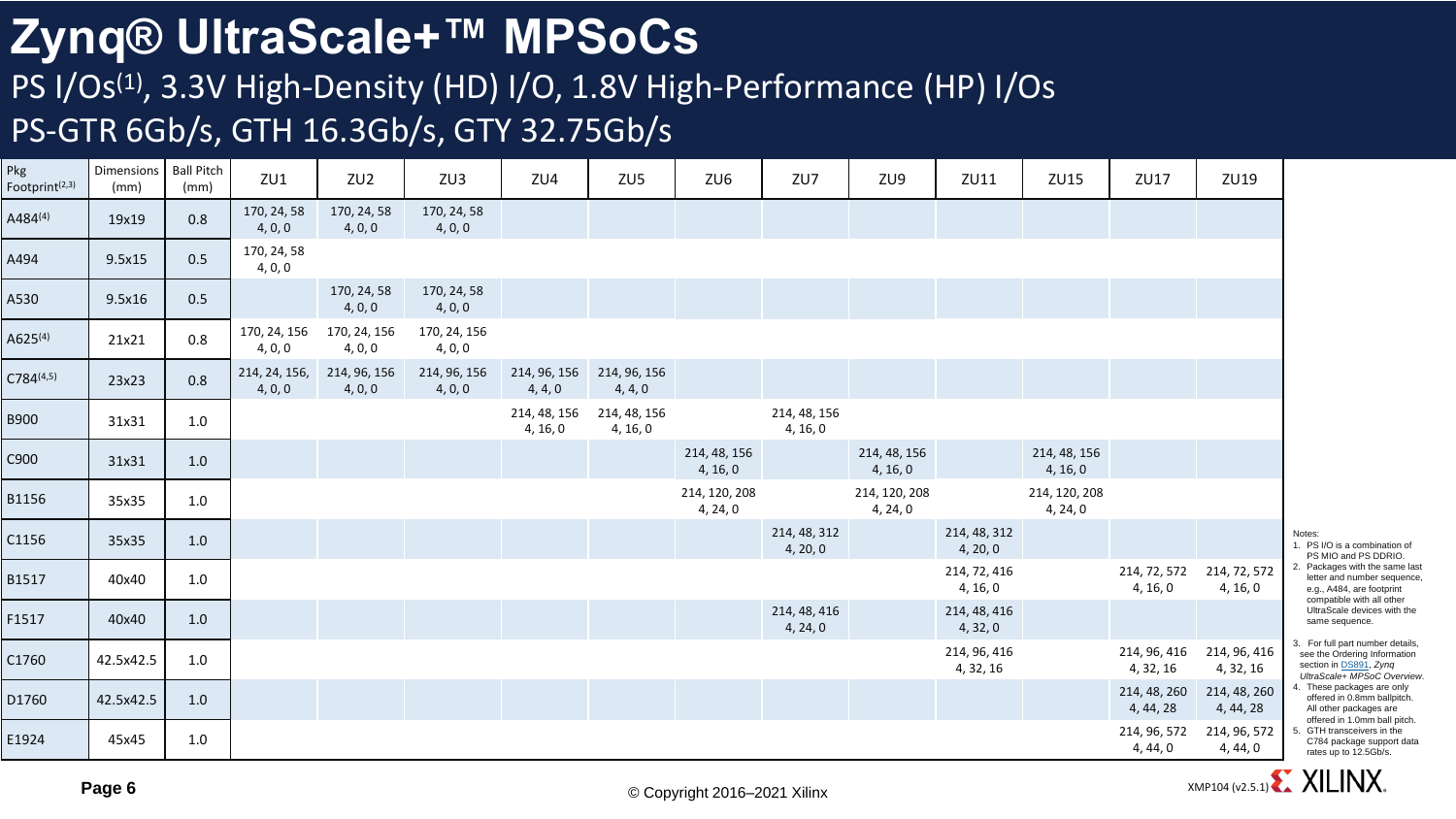#### **Zynq® UltraScale+™ MPSoC Device Migration Table**

The Zynq UltraScale+ family provides footprint compatibility to enable users to migrate designs from one device to another. Any two packages with the same footprint identifier code (last letter and number sequence) are footprint compatible.



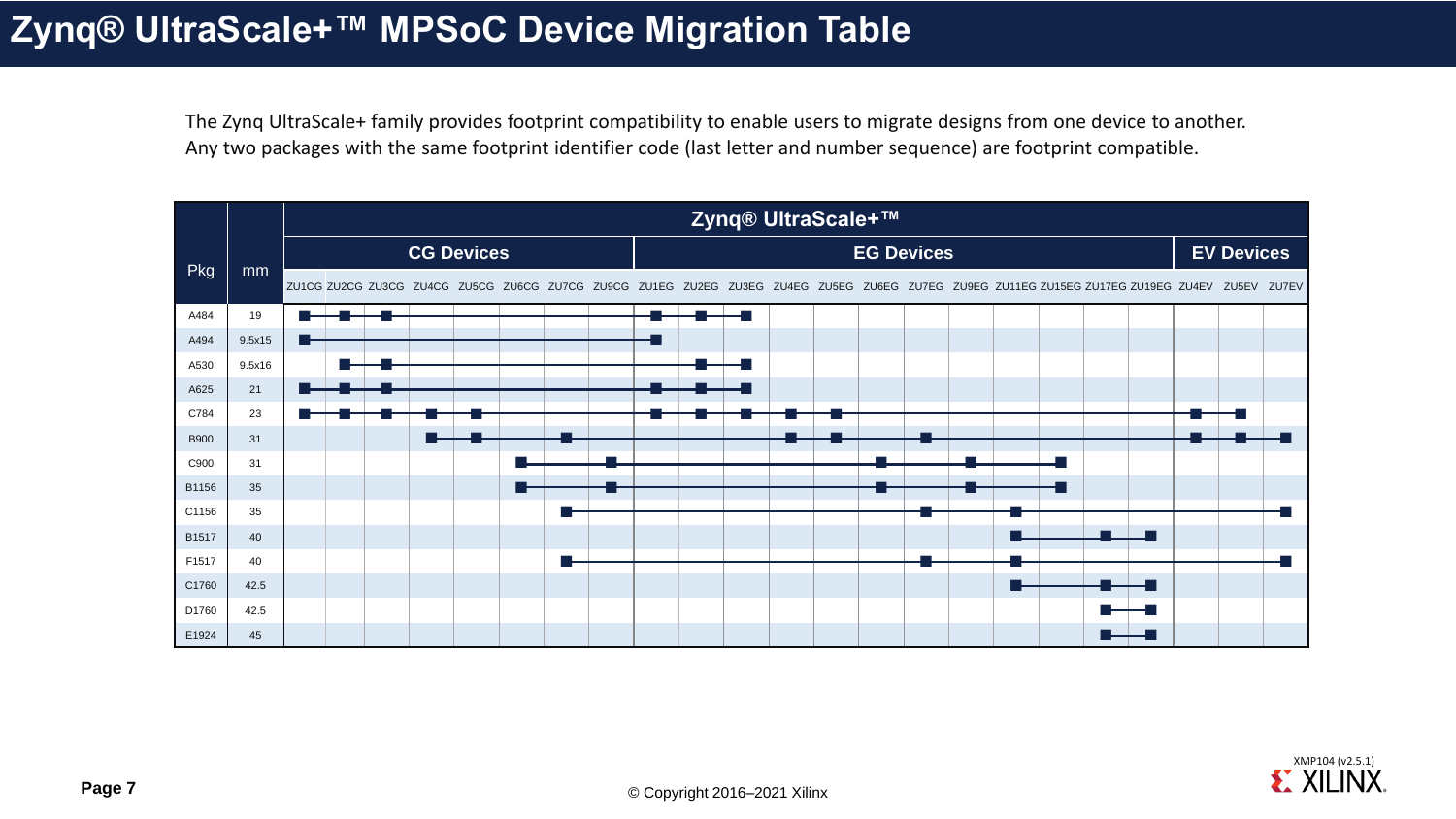|                         |             |           | Device Name <sup>(1)</sup> |                 |    |    |     |    |     |    |    |                 |    |    |                 |    |     |    |    |     |      |           |           |           |
|-------------------------|-------------|-----------|----------------------------|-----------------|----|----|-----|----|-----|----|----|-----------------|----|----|-----------------|----|-----|----|----|-----|------|-----------|-----------|-----------|
|                         | Speed Grade | ZU1       |                            | ZU <sub>2</sub> |    |    | ZU3 |    | ZU4 |    |    | ZU <sub>5</sub> |    |    | ZU <sub>6</sub> |    | ZU7 |    |    | ZU9 | ZU11 | ZU15      | ZU17      | ZU19      |
|                         |             | CG        | EG                         | CG              | EG | CG | EG  | CG | EG  | EV | CG | EG              | EV | CG | EG              | CG | EG  | EV | CG | EG  | EG   | EG        | EG        | EG        |
|                         | $-1$        | $\bullet$ |                            |                 |    |    |     |    |     |    |    |                 |    |    |                 |    |     |    |    |     |      | $\bullet$ | $\bullet$ | $\bullet$ |
|                         | $-2$        |           |                            |                 |    |    |     |    |     |    |    |                 |    |    |                 |    |     |    |    |     |      |           | $\bullet$ | $\bullet$ |
| Extended <sup>(2)</sup> | $-2L$       | $\bullet$ |                            |                 |    |    |     |    |     |    |    |                 |    |    |                 |    |     |    |    |     |      |           | $\bullet$ | $\bullet$ |
|                         | $-3$        |           |                            |                 |    |    |     |    |     |    |    |                 |    |    |                 |    |     |    |    |     |      |           | $\bullet$ | $\bullet$ |
|                         | $-1$        | $\bullet$ |                            |                 |    |    |     |    |     |    |    |                 |    |    |                 |    |     |    |    |     |      | $\bullet$ | $\bullet$ | $\bullet$ |
| Industrial              | $-11$       |           |                            |                 |    |    |     |    |     |    |    |                 |    |    |                 |    |     |    |    |     |      |           |           | $\bullet$ |
|                         | $-2$        | $\bullet$ |                            |                 |    |    |     |    |     |    |    |                 |    |    |                 |    |     |    |    |     |      |           | $\bullet$ | $\bullet$ |

Notes:

1. For full part number details, see the Ordering Information section in [DS891,](http://www.xilinx.com/support/documentation/data_sheets/ds891-zynq-ultrascale-plus-overview.pdf) *Zynq UltraScale+ MPSoC Overview*. 2.-2LE (Tj = 0°C to 110°C). For more details, see the Ordering Information section in [DS891,](http://www.xilinx.com/support/documentation/data_sheets/ds891-zynq-ultrascale-plus-overview.pdf) *Zynq UltraScale+ MPSoC Overview*.

• :: available

– :: not offered

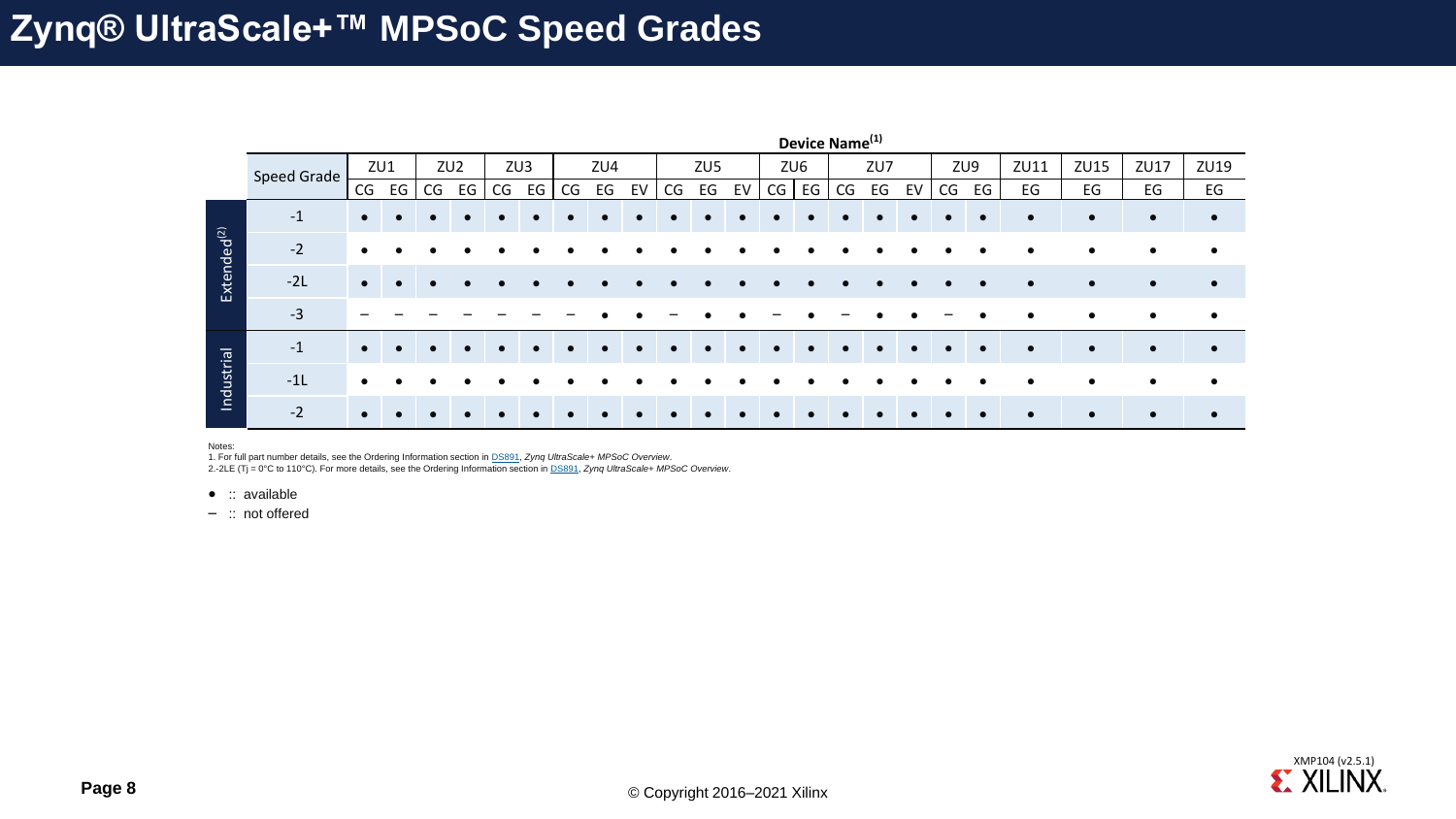# **Zynq® UltraScale+™ MPSoC Ordering Information**



*Note: -L2E (Tj = 0°C to +110°C). Refer to* [DS891](http://www.xilinx.com/support/documentation/data_sheets/ds891-zynq-ultrascale-plus-overview.pdf), *Zynq UltraScale+ MPSoC Overview for additional information.*